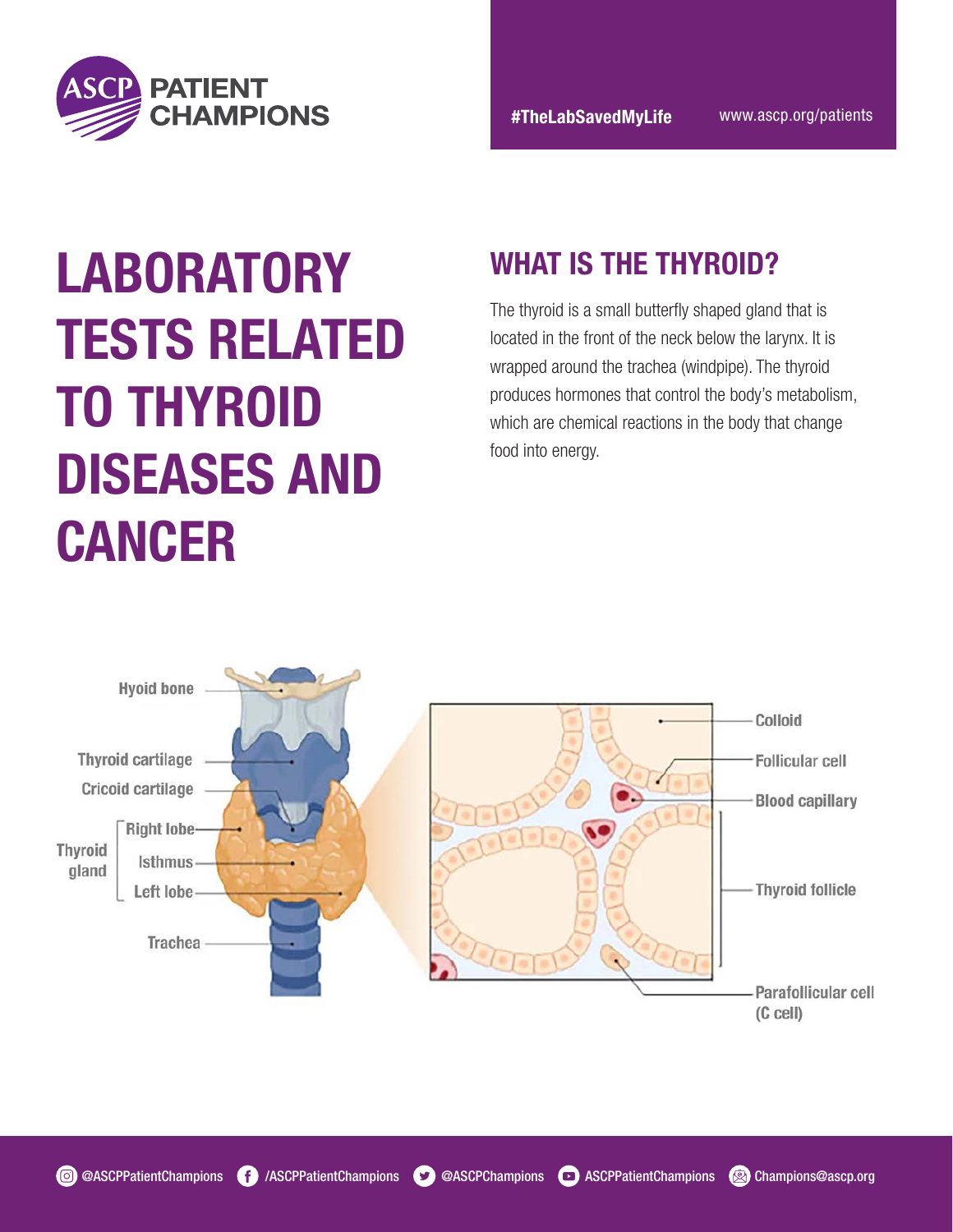### THYROID DISEASES

Thyroid diseases affect the size and the function of the thyroid gland. There are various types of thyroid diseases that range from non-threatening, such as goiter, to lifethreatening, such as thyroid cancer.

#### GOITER

Goiter is a condition where the thyroid gland is enlarged. There are many causes of goiter including an overactive thyroid, an underactive thyroid, an inflamed thyroid, hormonal changes, certain medications, and benign or malignant tumors. Because goiter is only a sign of many possible diseases, it should be thoroughly evaluated by your clinician with several tests. One of the more common causes of goiter is lack of iodine in the diet. Signs and symptoms of goiter include a swelling on the neck, coughing, difficulty swallowing, difficulty breathing and a tight feeling in the throat.

#### HASHIMOTO'S THYROIDITIS

Hashimoto's Thyroiditis is an autoimmune condition where the thyroid gland is inflamed because the immune system is attacking the thyroid tissue. This condition leads to the thyroid gland not functioning to its full capacity resulting in hypothyroidism (see below). Signs and symptoms of Hashimoto's Thyroiditis include constipation, fatigue and sluggishness, enlargement of the tongue, muscle aches, tenderness and stiffness.

#### HYPERTHYROIDISM

Hyperthyroidism is a condition where the thyroid gland produces high levels of thyroid hormones and releases excess thyroid hormones in the body. Some causes for hyperthyroidism include Grave's disease, consuming too much iodine and the inflammation of the thyroid. Signs and symptoms include an elevated heartbeat, weight loss, goiter, muscle weakness and a significantly increased appetite.

#### HYPOTHYROIDISM

Hypothyroidism is a condition where the thyroid gland does not produce an adequate amount of thyroid hormones. The inflammation of the thyroid due to autoimmune conditions, such as Hashimoto's thyroiditis, contribute to the development of hypothyroidism. Signs and symptoms include increased sensitivity to the cold, weight gain, goiter, dry skin, muscle weakness, slowed heart rate and fatigue.

### THYROID CANCER

Thyroid cancer develops in the thyroid gland. In the early stages, thyroid cancer may not present any signs and symptoms. The types of thyroid cancer depend on the cells that the malignant growth originates in. The main types of thyroid cancer are:

#### ANAPLASTIC THYROID CARCINOMA

is a very rare and aggressive type of malignant growth in the thyroid gland. The cancer often begins in the thyroid as a thyroid nodule which is a lump of abnormal thyroid cells and quickly spreads outside the thyroid tissue. Anaplastic carcinoma contributes to about 2% of thyroid cancers.

#### FOLLICULAR THYROID CARCINOMA

is a type of thyroid cancer that develops in the follicular cells of the thyroid. This type of cancer may not present symptoms during the early stages (stage 1 and 2). Follicular thyroid carcinoma is the second most common type of thyroid cancer, contributing to about 15% of the cases.

### HÜRTHLE CELL CARCINOMA

is a rare aggressive type of cancer that begins in the Hürthle cells in the thyroid tissue. There are usually no symptoms during the early stages (stages 1 and 2) of Hürthle cell carcinoma. Common signs and symptoms in the later stages (stages 3 and 4) include a higher level of thyroglobulin (see below) and a lump in the thyroid gland. Hürthle cells carcinoma is rare and accounts for about 3% of thyroid cancers.

#### MEDULLARY THYROID CARCINOMA

is a rare cancer that begins in the C cells of the thyroid. C cells produce the hormone calcitonin that controls the level of calcium in the blood. The two types of medullary thyroid carcinoma are sporadic medullary thyroid carcinoma (non-hereditary) and familial medullary thyroid carcinoma (hereditary). Similar to other types of thyroid cancers, there are rarely any symptoms during the early stages (stages 1 and 2). During the advanced stages (stages 3 and 4), symptoms include a painful lump in the neck, trouble swallowing, shortness of breath and diarrhea. Both types of medullary thyroid carcinoma contribute to about 4% of thyroid cancers.

#### PAPILLARY THYROID CARCINOMA

is a malignant growth that also begins in the follicular cells. The growth is often difficult to detect and it grows slowly. This type of cancer does not often present symptoms but a growing and usually painless lump in the thyroid nodule can be a sign of the cancer. Papillary thyroid carcinoma is the most common type of thyroid cancer and it contributes to about 80% of thyroid cancers.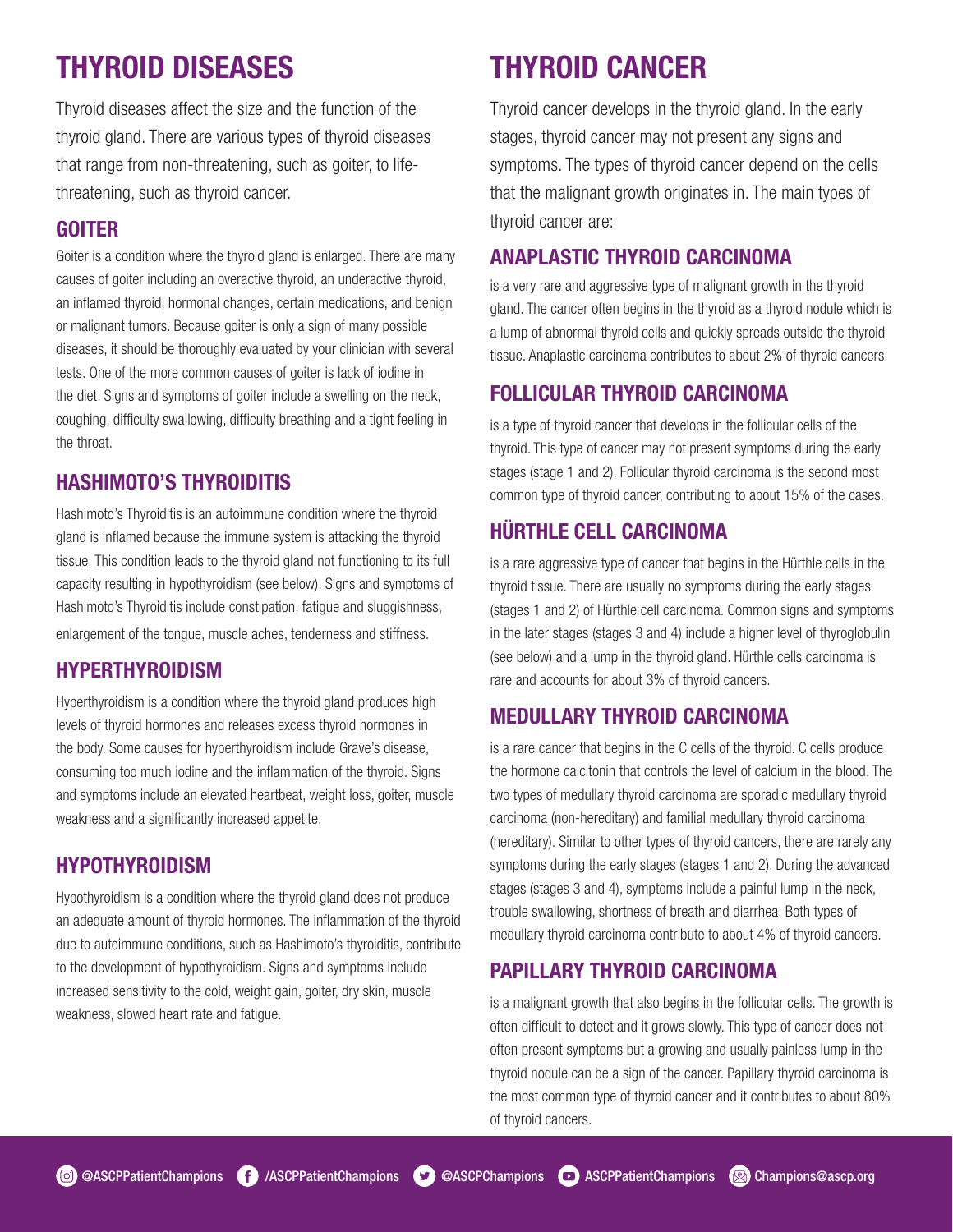### STAGES OF THYROID CANCER

The stages of thyroid cancer determine how far the cancer has spread and what parts of the body it has spread to. Treatment plans and prognosis (course of the disease) will depend on the staging portion of your diagnosis. Below is a short description of each stage:

- **STAGE I:** The size of the tumor is less than 2cm and the cancer has not spread beyond the thyroid.
- **STAGE II:** The size of the tumor is between 2cm-4cm and the cancer has not spread outside of the thyroid. For medullary thyroid cancer only: The size of the tumor is more 4cm or it has started to spread beyond the thyroid but not to nearby lymph nodes.
- **STAGE III:** One of the following criteria is true:
	- The tumor is of variable size or has spread outside of the thyroid to lymph nodes in the neck.
	- Papillary thyroid carcinoma and follicular thyroid carcinoma only: The size of the tumor is more than 4cm or it has started to spread beyond the thyroid but not to nearby lymph nodes.
- **STAGE IV:** The cancer has spread beyond the thyroid gland or to the lymph nodes in the neck and upper chest.
- **STAGE IVA:** The cancer has spread beyond the thyroid gland or to the lymph nodes in the neck and upper chest.
- **STAGE IVB:** The tumor has spread to nearby blood vessels or the spine. The cancer may have spread to lymph nodes.
- **STAGE IVC:** The cancer has spread to other parts of the body (metastasized).
- **STAGE IV:** Anaplastic Thyroid Carcinoma only
- **STAGE IVA:** The tumor has not spread outside of the thyroid gland and may or may not have spread to the lymph nodes.
- **STAGE IVB:** The tumor has spread outside of the thyroid gland and may or may not have spread to the lymph nodes.

**STAGE IVC:** The cancer has spread to other parts of the body (metastasized).



#### UNDER THE MICROSCOPE

*A pathology slide of papillary thyroid carcinoma showing dark blue, crowded cells creating protrusions or projections into the clear spaces (called tufts or fronds).* 

### LAB TESTS RELATED TO THYROID DISEASES

*\*Please note that reference ranges are set by individual laboratories for their specific populations so reference ranges might differ slightly.*

#### **DIAGNOSIS**

Fine Needle Aspiration biopsy (FNA): This is a procedure where a small sample of tissue is removed from the thyroid gland using a hollow needle. The sample is examined under a microscope to identify whether the cells from the sample are benign or malignant. The FNA also helps determine the type of cancer.

Thyroid Antibody Tests: These tests measure the level of thyroid autoantibodies in the blood. These tests are important because they identify the antibodies that attack the thyroid gland leading to inflammation. High levels of thyroid antibodies are a sign of thyroid not functioning properly. These tests help differentiate between the thyroid diseases.

| Type of Thyroid Antibody           | <b>Thyroid Disease</b>                | Typical Reference Range* |
|------------------------------------|---------------------------------------|--------------------------|
| Thyroid peroxidase antibody        | Hashimoto thyroiditis, hypothyroidism | Less than 9 IU/mL        |
| Thyroglobulin antibody             | Thyroid Cancer, Hashimoto thyroiditis | Less than 4 IU/mL        |
| Thyroid stimulating Immunoglobulin | Hyperthyroidism                       | Less than 1.3 TSI Index  |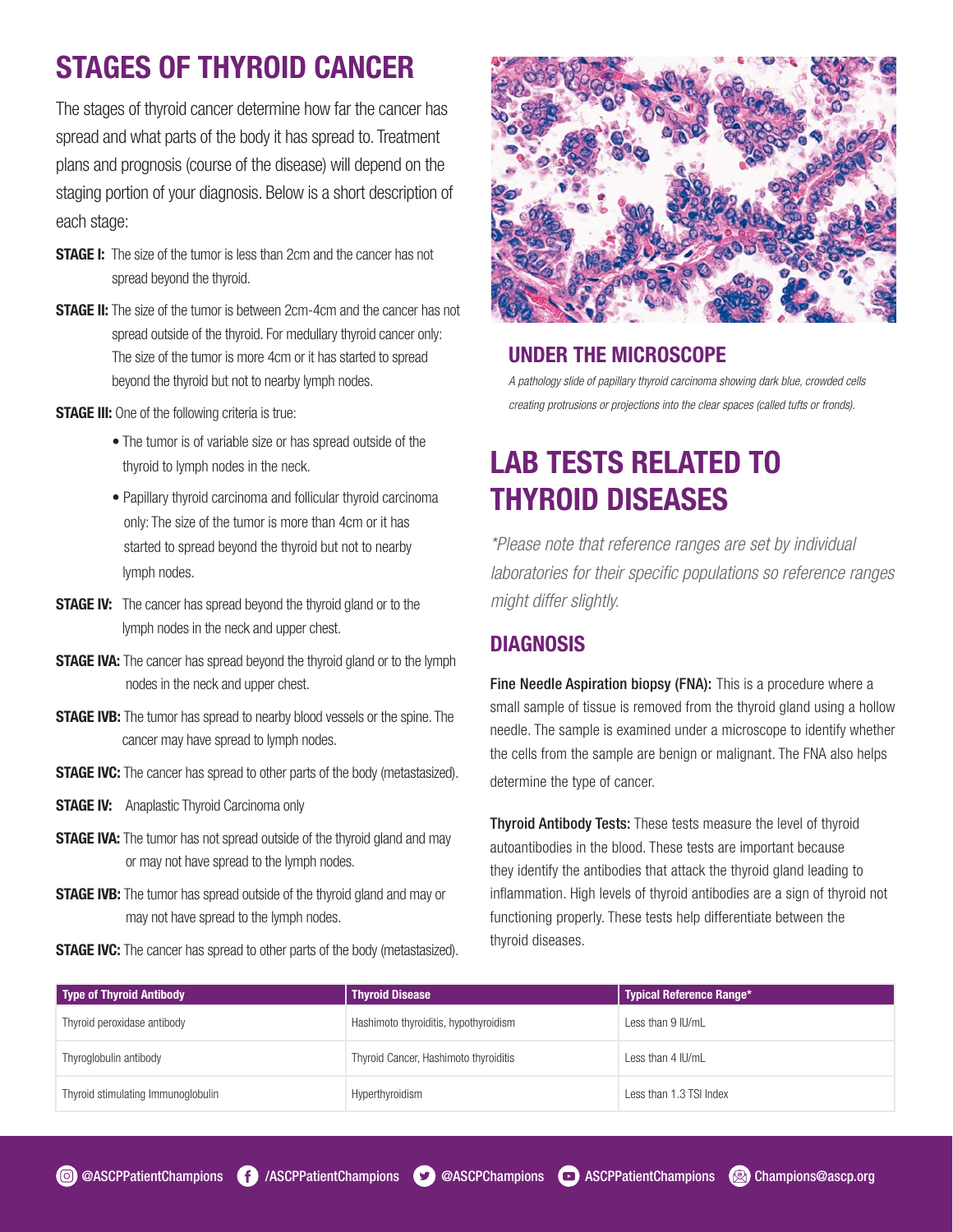Thyroid-stimulating hormone (TSH): This test measures if the thyroid is performing optimally. This test is important because it can indicate whether your thyroid is under or over performing. Typical reference ranges\* for adults are between 0.4-4.0 mIU/L.

Thyroid Panel: This test measures the levels of free thyroxine (T4) and free or total triiodothyronine (T3) in the blood. This test is important because the levels of free or total T3 and free T4 hormones indicate whether the thyroid gland is functioning properly. The typical reference range\* for adults for free T4 is between 0.8-1.5 ng/dL and total T4 is between 75-195 ng/dL.

### LAB TESTS RELATED TO THYROID CANCER MONITORING

Calcitonin: This test measures the level of the hormone calcitonin in the blood. This test is important because calcitonin is produced by the C cells in the thyroid at low levels and high levels of calcitonin may indicate that the treatment is not effective. The typical reference range\* for men is less than 14.3 pg/mL and for women is less than 7.6 pg/mL.

Carcinoembryonic antigen (CEA): This test measures the level of the protein CEA in the blood. This test is important because CEA is a type of tumor marker that is correlated with a particular type of thyroid cancer called medullary thyroid carcinoma. High levels of CEA during treatment are a sign that the treatment may not be effective or recurrence. The typical reference range\* for adults is  $0 - 2.5$  ng/mL.

Thyroglobulin: This test measures the level of the protein, thyroglobulin in the blood. This test is important because low levels of thyroglobulin indicate that the treatment is working. The typical reference ranges\* for men are between 1.40 – 29.2 ng/mL and for women between 1.50- 38.5 ng/mL.

## ASK YOUR DOCTOR

- What are all my treatment options?
- Why do you recommend this particular treatment?
- What are the follow-up tests and what are we looking for?
- What is the course of action based on my lab results?
- How will we know that the treatment is working? What should I watch for?
- Do I need to make changes to my diet?
- How often do I need to get tested for the tumor markers?